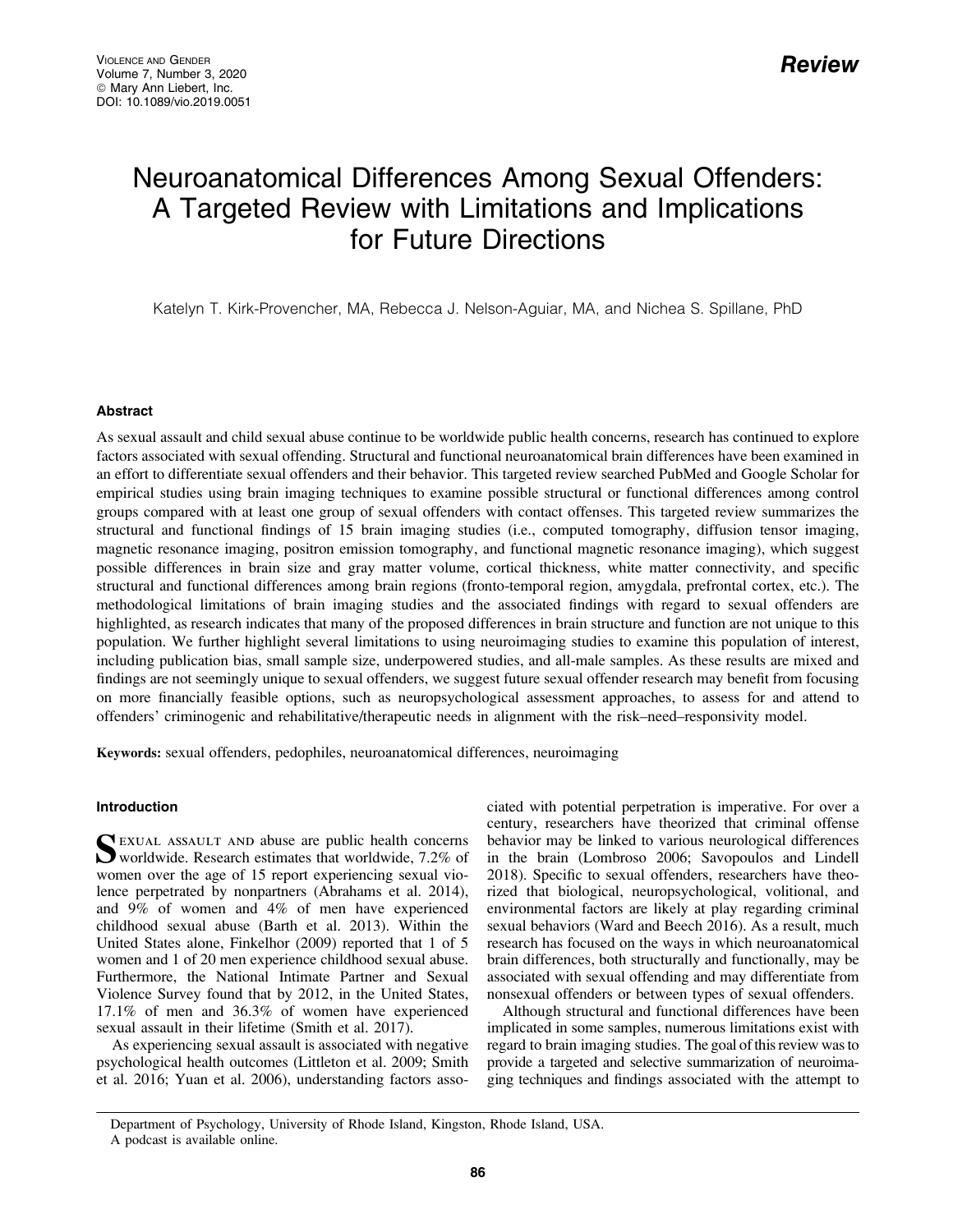differentiate sexual offenders from control groups. Although not an exhaustive review, this targeted review will summarize structural and functional neuroanatomical findings among samples of sexual offenders, will highlight limitations of previous studies, and offer suggestions for future directions of sexual offending brain imaging and evaluative research.

#### Neuroanatomical and Functional Findings

## Structural findings

Brain imaging studies have been used to examine possible structural differences between sexual offenders and nonsexual offenders, and nonoffending controls, in effort to explain sexual offending behavior. Techniques include computed tomography (CT), diffusion tensor imaging (DTI), and magnetic resonance imaging (MRI). See Table 1 for imaging technique, sample size and participant demographics (i.e., age and sex) of the reviewed studies.

Computed tomography. Wright et al. (1990) used CT scans to compare the neuroanatomy of sexually aggressive offenders, pedophilic offenders, incest offenders, and nonviolent/nonsexual offenders. Results indicated differences in overall brain volume, with the nonviolent/nonsexual offenders having the greatest brain volume, followed by pedophilic offenders, sexually aggressive offenders, and incest offenders, respectively (Wright et al. 1990). The study further suggested that as a whole, the sexual offenders' brains were statistically smaller, particularly in the left frontotemporal regions, and had overall smaller brain widths than the nonviolent/nonsexual offenders' brains; however, no statistically significant differences in brain size were found between the three categories of sexual offenders (Wright et al. 1990).

Although Wright et al. (1990) suggested that their findings of smaller brain size may differentiate sexual offenders from nonsexual offenders, these results must be interpreted with caution. As Ovsepian (2019) summarizes, the size of one's brain does not reflect functional capabilities as numerous studies have found many individuals with underdeveloped brains are able to maintain daily and academic functioning (Ovsepian 2019). Moreover, decreased brain volume has been found among individuals with various diagnostic conditions, including Alzheimer's disease (Chan et al. 2003), attention-deficit/hyperactivity disorder (ADHD; Castellanos et al. 2002), schizophrenia (Harrison et al. 2003; Hulshoff Pol and Kahn 2008; Wright et al. 2000), alcohol use disorder (Fein et al. 2002), and panic disorder (Lai and Wu 2013; Sobanski et al. 2010). Therefore, overall brain size does not appear to be unique to offending behavior.

Similarly, Hucker and colleagues (1988) compared CT scans of sadist sexual offenders (those who inflict humiliation, bondage, or suffering on others; American Psychiatric Association 2013, p. 685), nonsadistic sexual aggressors, unclassified sexual offenders, and nonviolent/nonsexual offender controls. Their findings indicated that among this sample, particularly in the temporal regions, the sadistic offenders had significantly more abnormalities of the right temporal horn compared with the nonsadistic offenders and the control group (Hucker et al. 1988).

As the temporal lobes play an important role in memory and language processing, and are interconnected with various brain structures, systems, and functions (Weyandt 2018, p. 12), abnormalities in these structures may be associated with certain behaviors. For example, damage to the temporal lobes can result in memory impairment (Hawkins and Trobst 2000; Squire 2017), and increased irritability and anger (Hawkins and Trobst 2000). Therefore, it may be possible that abnormal temporal horn structures may be associated with sexual offenders' behavior through changes in the aforementioned domains, although further research is necessary to explore this hypothesis and it remains unclear

Diffusion tensor imaging. Research has used DTI to examine the white matter integrity (functional anisotropy [FA], which examines the diffusion of water molecules in myelinated axonal pathways; Weyandt 2018, p. 91) and gray matter connectivity (i.e., examining the connectivity among gray matter structures via DTI and MRI of white matter FA and gray matter regions; Bonilha et al. 2015) in sexual offender samples. For example, Chen et al. (2016) used DTI techniques with sexual offenders convicted of rape (and described as ''rapists'') compared with a control group (see Table 1 for sample characteristics). The study found significantly small FA in sexual offenders as a whole in several clustered areas including the left inferior fronto-occipital fasciculus of the occipital gyrus, the right superior longitudinal fasciculus of the supramarginal gyrus, and the right posterior cingulum of the parahippocampal gyrus (Chen et al. 2016).

if such structural brain abnormalities are unique to sexual

offenders.

Chen et al. (2016) noted that these brain structures are associated with moral decision-making, sexual over-arousal, fear conditioning, distorted cognitions related to social contexts, and reward sensitivity, thus hypothesizing that among rapists, decreased white matter integrity in these areas may be associated with offense behavior. At the same time, the sexual offenders were found to have greater FA in other areas (i.e., left superior longitudinal fasciculus adjacent to the angular gyrus, right posterior cingulate, and forceps minor adjacent to the medial frontal pole) also related to moral decision-making (Chen et al. 2016). Similarly, increased FA was found among the right internal capsule at the level of the thalamus, caudate, and Globus pallidus, and the researchers hypothesized that this greater FA in these areas may be related to overactivation of sexual arousal (Chen et al. 2016).

It is important to note that these findings are not exclusive to sexual offender samples. For example, decreased white matter integrity within the superior longitudinal fasciculus has been implicated in schizophrenia (Samartzis et al. 2014), ADHD (Hamilton et al. 2008), and panic disorder (Lai and Wu 2013). At the same time decreased white matter connectivity in the inferior fronto-occipital fasciculus has also been associated with diagnoses of schizophrenia (Samartzis et al. 2014).

In another DTI study, Cantor et al. (2015) examined the connectivity between gray matter regions in a sample of pedophilic individuals and control participants. Results indicated significantly greater gray matter FA in the pedophilic group, localized in the left hemisphere. Specifically, the differences in gray matter connectivity were located in the insula/operculum, temporal pole, occipital cortex, superior temporal gyrus, dorsolateral prefrontal cortex,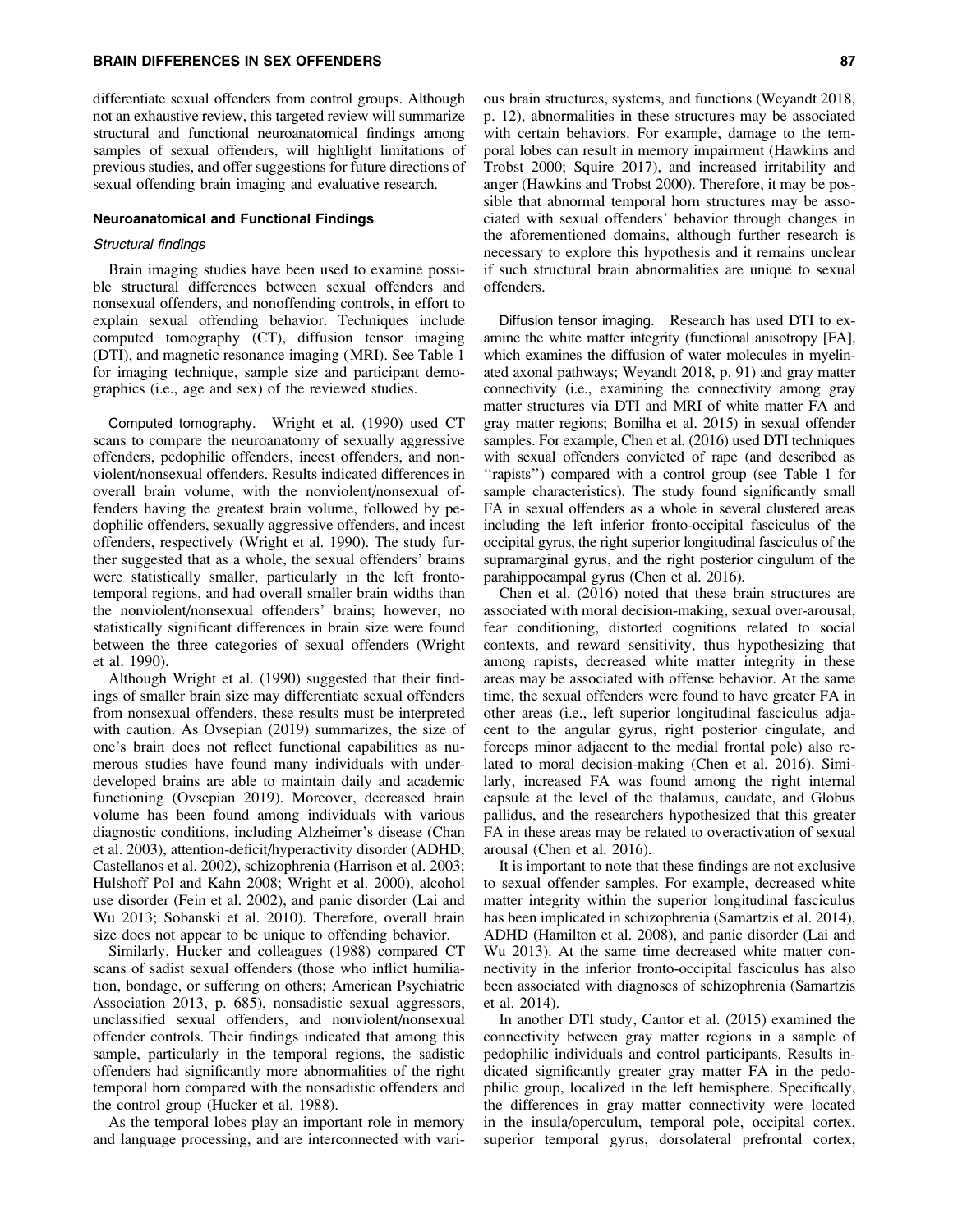|                                      |                   |                 | Study characteristics                                                                                               |                                                                          |
|--------------------------------------|-------------------|-----------------|---------------------------------------------------------------------------------------------------------------------|--------------------------------------------------------------------------|
| Study citation                       | Imaging technique | Participant sex | Sexual offenders (age, mean/SD)                                                                                     | Control group (age, mean/SD)                                             |
| Hucker et al. (1988) <sup>a</sup>    | 5                 | Male            | 21 Nonsadistic sexual aggressors (29.00/7.8)<br>22 Sadists (26.36/4.1)                                              | 20 Nonviolent/nonsexual offenders (24.87/8.1)                            |
| Wright et al. (1990) <sup>a</sup>    | 5                 | Male            | 8 Unclassified offenders (n.r.<br>34 Sexual aggressors (n.r.)<br>12 Incest offenders (n.r.)<br>18 Pedophiles (n.r.) | 12 Nonviolent/nonsexual offenders (n.r.)                                 |
| Cantor et al. $(2015)^a$             | Б                 | Male            | 24 Pedophilic offenders (35.63/9.5)                                                                                 | 32 Controls (37.00/10.7)                                                 |
| Chen et al. (2016) <sup>a</sup>      | Б                 | Male            | 15 Rapists (33.10/6.5)                                                                                              | 15 Controls (33.00/6.8)                                                  |
| Gerwinn et al. $(2015)^{a,b}$        | E                 | Male            | 11 Heterosexual pedophiles (n.r.)                                                                                   | 18 Heterosexual controls (n.r.)                                          |
| Lett et al. (2018)                   | ma                | Male            | 73 Pedophilic offenders (39.80/9.0)<br>13 Homosexual pedophiles (n.r.                                               | 133 Nonpedophilic controls (33.60/10.2)<br>14 Homosexual controls (n.r.) |
| Poeppl et al. (2013) <sup>ª</sup>    | MRI               | Male            | 77 Nonoffending pedophiles (34.20/9.4)<br>9 Pedophiles (45.00/8.0)                                                  | 11 Nonsexual offenders (29.00/6.0)                                       |
| Schiffer et al. (2017)               | bel               | Male            | 50 Pedophilic offenders (40.10/9.1)                                                                                 | 101 Teleiophilic controls (33.80/10.5)                                   |
|                                      |                   |                 | 60 Nonoffending pedophiles (34.40/9.2)                                                                              |                                                                          |
| Cohen et al. $(2002)^a$              | PET               | Male            | 7 Pedophiles (38.00/8.0)                                                                                            | 7 Healthy controls (37.00/10.0)                                          |
| Fonteille et al. (2018) <sup>a</sup> | PET               | Male            | 15 Patients with pedophilia (42.00/12.6)                                                                            | 15 Controls (41.20/16.20)                                                |
| Kärgel et al. (2015) <sup>a</sup>    | <b>EMRI</b>       | Male            | 14 Nonoffending pedophiles (28.07/5.7)<br>12 Pedophilic offenders (43.67/7.1)                                       | 14 Healthy controls $(32.86/9.9)$                                        |
| Kärgel et al. (2017)                 | fmri              | Male            | 37 Nonoffending pedophiles (37.00/8.8)<br>40 Pedophilic offenders (38.25/8.5)                                       | 40 Healthy controls (36.65/10.1)                                         |
| Kneer et al. (2019) <sup>a</sup>     | fMRI              | Male            | 20 Nonpedophilic child sexual abusers (38.25/8.5)                                                                   | 20 Normal, healthy controls (45.20/11.2)                                 |
| Massau et al. $(2017)^a$             | fMRI              | Male            | 15 Nonoffending pedophiles (31.73/6.5)<br>16 Pedophilic offenders (36.44/8.01)                                      | 19 Healthy controls (33.47/10.2)                                         |
| Sartorius et al. (2008) <sup>a</sup> | <b>ENRI</b>       | Male            | $10$ Pedophiles $(31.10/8.9)$                                                                                       | 10 Heterosexual controls (35.30/8.3)                                     |

TABLE 1. CHARACTERISTICS OF THE STRUCTURAL AND FUNCTIONAL STUDIES WITH SEXUAL OFFENDERS Table 1. Characteristics of the Structural and Functional Studies with Sexual Offenders

"n.r.," age information not reported in publication.<br>CT, computed tomography; DTI, diffusion tensor imaging; MRI, magnetic resonance imaging; PET, positron emission tomography; fMRI, functional magnetic resonance imaging; CT, computed tomography; DTI, diffusion tensor imaging; MRI, magnetic resonance imaging; PET, positron emission tomography; fMRI, functional magnetic resonance imaging; SD, standard deviation.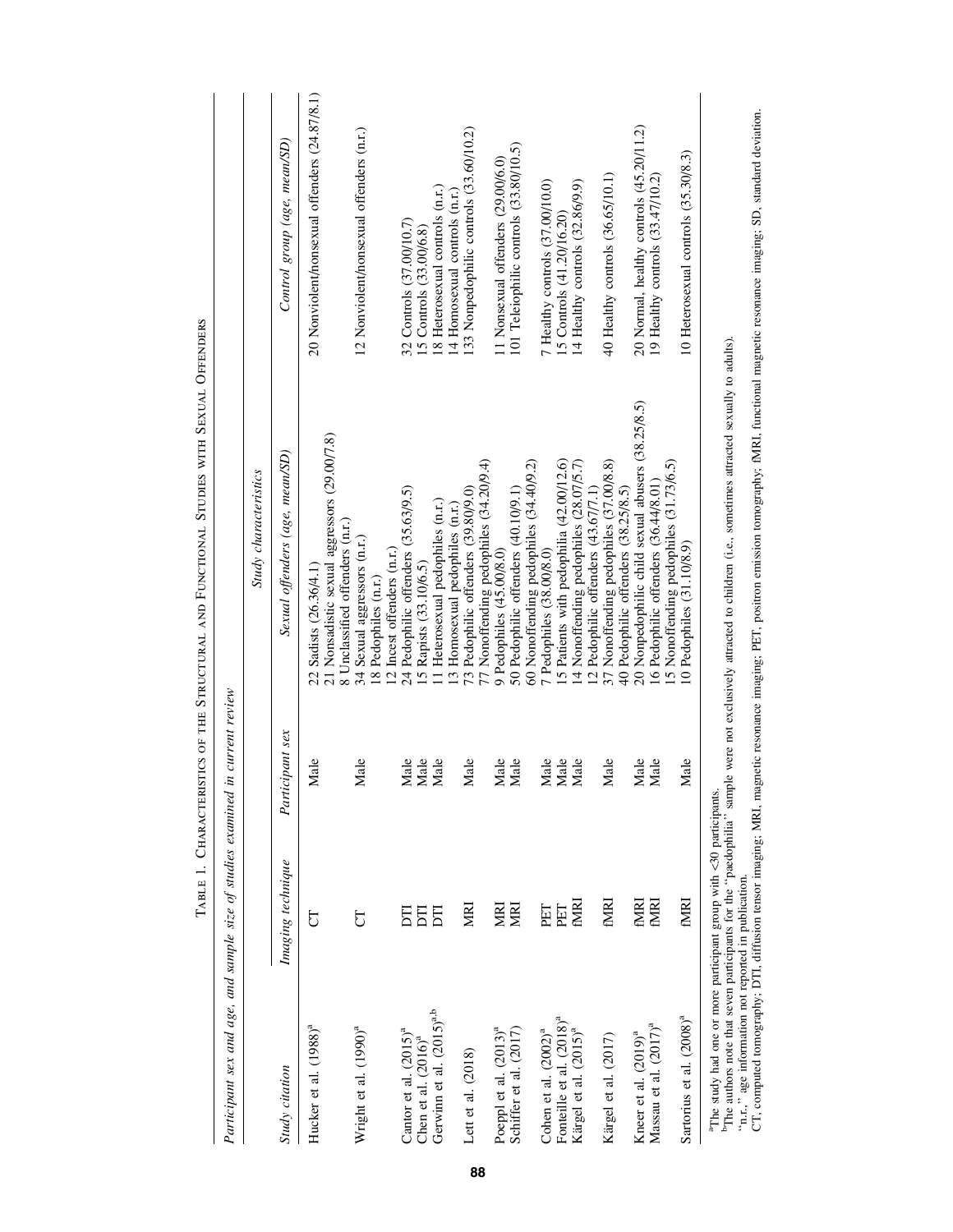#### BRAIN DIFFERENCES IN SEX OFFENDERS 89

temporal–occipital junction, superior parietal lobule, left thalamus, and frontal pole (Cantor et al. 2015). With these findings, Cantor et al. (2015) hypothesized that pedophilic offenders may be differentiated from controls through exhibited decreased connectivity activation when shown adult sexual stimuli, while displaying increased connectivity among brain structures when exposed to child sexual stimuli. However, it remains unclear as to how these connectivity regions may be related to actual offending behaviors.

Of interest, while Chen et al. (2016) and Cantor et al. (2015) found white and gray matter connectivity and integrity differences in sexual offenders compared with controls, Gerwinn et al. (2015) found no significant differences in white matter FA among their sample of pedophiles compared with controls. It was hypothesized that the possible DTI differences between sexual offenders and nonsexual offenders may actually be smaller than previous studies suggest, or that additional covariates may have impacted the results of previous research (Gerwinn et al., 2015). Such incongruent findings further highlight the need for caution when interpreting structural imaging methods in an effort to differentiate between sexual offenders and nonsexual offenders, and drawing conclusions on whether structural differences are associated with offense behaviors.

Magnetic resonance imaging. In studies examining potential structural differences among pedophilic offenders compared with controls, several structural findings have been implicated. For example, in a sample of pedophile offenders compared with nonsexual offenders, MRI suggested structural differences among the pedophilic group in the prefrontal, insular, limbic, and parietal areas of the brain (see Table 1 for sample characteristics; Poeppl et al., 2013).

Specifically, reduced gray matter was seen in the right amygdala, left insular cortex, and dorsolateral prefrontal cortex in individuals with ''strong pedophilic fixation'' (p. 680), and decreased gray matter in the orbitofrontal cortex and angular gyri in those with a preference for younger children (Poeppl et al. 2013). The researchers suggested that their findings of amygdala abnormalities are consistent with previous studies. They hypothesized such abnormalities may indicate a common feature related to pedophilia while noting that amygdala changes and deficits are not likely to cause sexual preference for children, but might increase the risk of developing abnormal, pedophilic behaviors (Poeppl et al. 2013).

Additional research is needed to explore this hypothesis as, like the previously reviewed studies, structural differences in these brain regions are not unique to sexual offender samples. For example, the diagnosis of schizophrenia has been associated with decreased gray matter in the insula and dorsolateral prefrontal cortex (Wright et al. 1999). Moreover, reduced gray matter volume of the amygdala has also been implicated in schizophrenia (Del Bene et al. 2016; Wright et al. 1999; Xu et al. 2017), and major depressive disorder has been linked to gray matter reductions in the amygdala (Sheline et al. 1998; Stratmann et al. 2014) and orbitofrontal cortex (Koolschijn et al. 2009).

In a separate MRI study, reduced gray matter in the right dorsomedial prefrontal cortex and anterior cingulate cortex was found to be associated with a risk of reoffending in a sample of pedophilic offenders, pedophiles with no history of offending, and nonoffending controls exclusively attracted to adults (teleiophilic; Schiffer et al. 2017). Moreover, Schiffer et al. (2017) further found a significant difference in gray matter volume in the right temporal pole between the two pedophilic groups only, and found no differences between the pedophiles with no offense history group and the control group, overall.

It was hypothesized that gray matter volume in the temporal pole may moderate the risk for engaging in offenses against children between nonoffending and offending pedophiles, as the temporal pole is associated with responding sexually to visual stimuli (Schiffer et al. 2017). However, reductions in gray matter volume of the right temporal pole has likewise been indicated in individuals with diagnoses of schizophrenia (Wright et al. 1999).

In addition, Lett et al. (2018) examined MRI scans of pedophilic offenders, pedophiles with no history of offending, and nonpedophilic controls. Results indicated surface area reductions were found among the pedophilic abusers versus the control group (Lett et al. 2018). Furthermore, several areas of difference among the pedophilic abusers compared with the nonoffending pedophilic group were found, including decreased cortical thickness in the right motor and premotor cortices and left temporal lobe, and surface area reductions laterally in the prefrontal, cingulate, temporal, orbitofrontal, and occipital cortices (Lett et al. 2018).

The orbitofrontal cortex is important in regulating processes such as working memory, decision-making, and response inhibition (Bolla et al. 2003; Fettes et al. 2017), thus perhaps how abnormalities in the orbitofrontal cortex are hypothesized by some to be associated with sexual offending behaviors. However, abnormalities of the orbitofrontal cortex have been implicated in substance use disorders as well (Bolla et al. 2003), again indicating these results are not specific to sexual offending behaviors.

Lett et al. (2018) suggested that these aforementioned brain abnormalities may be specific to pedophilic offending behavior rather than pedophilia in general, as the frequency of child sexual offending behaviors was associated with reduced surface area in the left prefrontal and right superior frontal cortices (Lett et al. 2018). Yet, as previously mentioned, many of these structural differences (orbitofrontal cortex, temporal lobes global surface area reductions, etc.) are not specific to sexual offender populations. Thus, findings implicating structural differences differentiating sexual offenders from other populations should be considered with caution.

#### Functional findings

Beyond structural imagining techniques, research has used functional imaging techniques to further investigate potential brain differences between sexual offenders, nonsexual offenders, and control groups. These techniques include positron emission tomography (PET) and functional magnetic resonance imaging (fMRI). See Table 1 for imaging technique, sample size and participant demographics (i.e., age and sex) of the reviewed studies.

Positron emission tomography. Cohen et al. (2002) utilized PET to examine possible functional brain differences in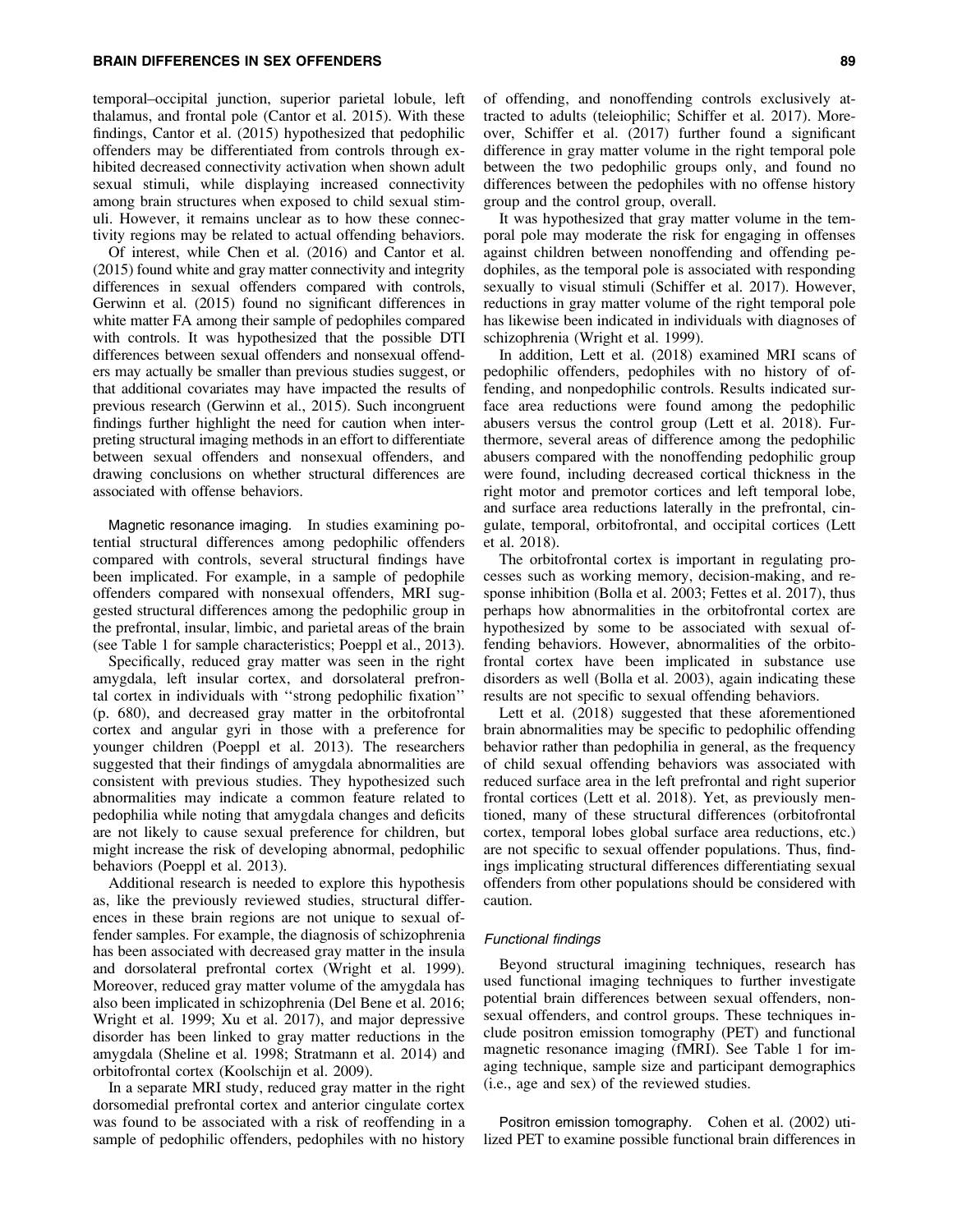pedophilic offenders compared with a control group when participants viewed three sexual activation conditions (see Table 1 for sample characteristics). Results of the study indicated that in response to the activation conditions, the pedophilic offenders exhibited decreased glucose metabolism in the temporal and frontal cortices compared with the control group (Cohen et al. 2002). The authors noted that these areas are associated with the regulation of sexual arousal, and abnormalities in these regions within this sample suggest an association with oversexual arousal toward children (Cohen et al. 2002). However, widespread glucose metabolism reduction has been implicated in Alzheimer's disease (Jagust et al. 1991), and decreased glucose metabolism in the temporal cortices (Friedland et al. 1989; Jagust et al. 1991).

In a similar study during which participants viewed visual sexual stimuli of children or adults, PET imagining indicated that when patients with pedophilia were shown the child stimuli, they exhibited activation in the right inferior temporal gyrus and left middle occipital gyrus, compared with the control group that demonstrated activation of these areas only when shown the adult stimuli (Fonteille et al. 2018). Fonteille et al. (2018) hypothesized that the right inferior temporal gyrus may serve as a mediator of sexual arousal in the pedophilic group.

Such hypotheses require further investigation. Previous research has found that damage or impairment to the frontal lobes has been linked to impairments in controlling one's inhibitions, strategic planning, rigidity or perseveration, and/or increased inappropriate interpersonal behavior (Hawkins and Trobst 2000). Of note, with regard to sexual offenders, fronto-temporal abnormalities have been associated with impairments in important executive functions (Joyal et al. 2007). Moreover, Elliott (2003) summarized impairment in executive functioning processes are further associated with Alzheimer's disease, subcortical ischemic vascular disease, AIDS–dementia complex, schizophrenia, and depressive disorders. Thus, future sexual offender studies may wish to investigate and target specific functions and behavior related to functional brain abnormalities, with the caveat that such behaviors are not unique to sexual offenders.

Functional magnetic resonance imagining. In their study, Sartorius et al. (2008), examining functional activation of brain regions when participants viewed pictures of individuals in bathing suits, fMRI found that pedophilic offenders who were attracted to boys displayed significantly increased amygdala activation when viewing boys in bathing suits, compared with the heterosexual control group (see Table 1 for sample characteristics). The researchers hypothesized that the increased amygdala activation in the pedophilic offenders to the inappropriate stimuli may indicate an activation of a fear response or may indicate a sexual arousal response. In addition, Sartorius et al. (2008) suggested their findings may actually implicate a combination of both types of responses to such stimuli among the pedophilic offenders. However, one must consider such results are correlational in nature and it is unclear what an activation of this nature, within this sample, truly indicates.

Another study using fMRI to examine moral judgment in pedophiles, versus control individuals, found that when viewing scenarios depicting sexual offending against children, control participants exhibited greater activation in the left posterior insular cortex, left temporoparietal junction, posterior cingulate cortex, and precuneus, compared with the pedophilic group (Massau et al. 2017). Massau et al. (2017) hypothesized that these areas of activation among the control group are related to moral judgment, moral disgust, and theory of mind, which they suggest are implicated in important social cognitive abilities and may be impaired among the pedophilic group (Massau et al. 2017).

Indeed, previous research investigating moral judgment found the posterior cortex and precuneus may play a role in moral decision-making and judgment (Greene and Haidt 2002). However, such moral judgment and decision-making deficits are not specific to sexual offenders, as other antisocial behaviors are associated with impairment in these domains (Blair 1995; Greene and Haidt 2002).

In recent studies examining resting state fMRI, results have suggested differences between offending and nonoffending pedophiles, whereas no significant differences were found between the pedophilic groups and the control groups (Kärgel et al. 2015, 2017). Specifically, pedophilic offenders demonstrated significantly reduced connectivity among the left orbitofrontal cortex and left medial superior frontal regions, and reduced connectivity between the dorsal medial prefrontal cortex and posterior cingulate cortex, compared with nonoffending pedophiles (Kärgel et al. 2015).

The findings implicate decreased abilities associated with emotion and cognition-related perspective taking, among pedophilic offenders (Kärgel et al. 2015), and these areas of decreased activation have been linked to aggressive behavior. Indeed, it has been hypothesized that among individuals committing aggressive acts, impairment within the frontal lobes region of the brain (e.g., damage or dysfunction of the orbitofrontal cortex) has been associated with lack of inhibition, engaging in socially unacceptable behavior, lack of insight into problematic behaviors, impaired decision-making (Strüber et al. 2008), increased risk taking behaviors, and difficulty learning from maladaptive decision-making (Rosenbloom et al. 2012).

Moreover, pedophilic offenders were further found to display decreased activation of the left caudal posterior cingulate cortex, medial parietal cortex, and left superior frontal cortex, compared with nonoffending pedophiles (Kärgel et al. 2017). Kärgel et al.  $(2017)$  suggested that these findings indicate pedophilic offenders may have decreased response inhibition abilities and abnormalities related to executive functioning, as the posterior cingulate cortex has been associated with inhibitive responses, whereas the superior frontal cortex is associated with executive functioning.

Finally, Kneer et al. (2019) found decreased connectivity between the left dorsolateral prefrontal cortex and the right central and medial nucleus among nonpedophilic child sexual abusers compared with healthy controls. The results were hypothesized to indicate that the impairment in these connections may impact the ability to control one's behavior, and that these specific connectivity impairments may serve to differentiate sexual offending against children (Kneer et al. 2019). However, as previously stated, such results must be interpreted with caution as a number of the aforementioned functional brain differences are associated with various disorders and behaviors, thus these findings are not exclusive to sexual offender populations.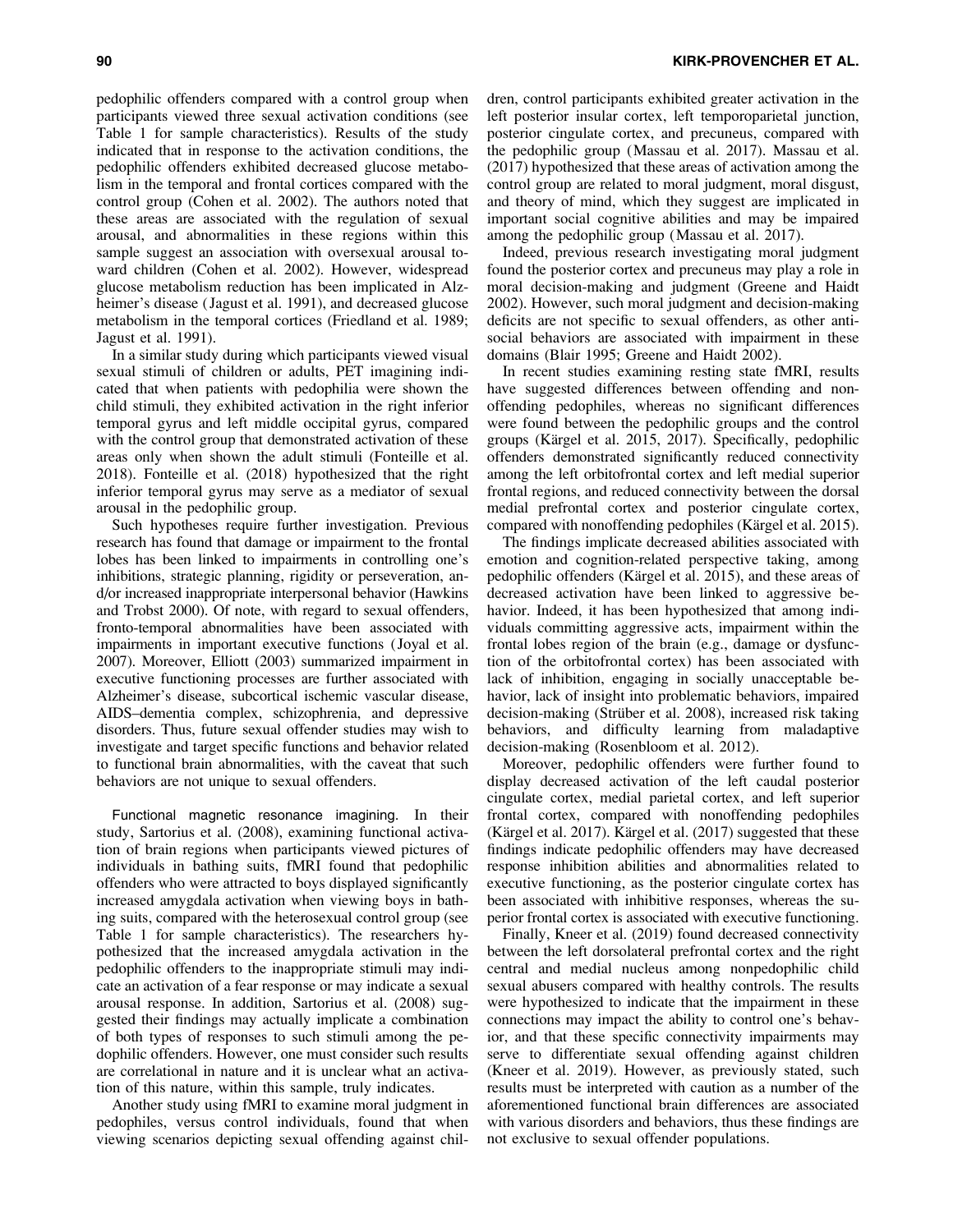## Limitations of Brain Imaging Methods and Findings

Although neuroimaging techniques are utilized throughout the medical and neuroscience fields, caution is advised when using such techniques in an attempt to differentiate between sexual offender types. For example, CT, DTI, and MRI have often yielded mixed results when attempting differential diagnostic imaging and have shown varying consistency in identifying specific structural differences across psychiatric disorders (Alexander et al. 2007; Goulet et al. 2009; Weyandt 2018, pp. 91–92). Moreover, each imaging technique has unique limitations.

First, CT scans, although commonly used as a diagnostic tool for various medical purposes, have low resolution and make the differentiation of gray and white matter of the brain more difficult (Goulet et al. 2009; Lin and Alessio 2009). Because of these limitations, neuroimaging efforts, both diagnostically and in research endeavors, have moved toward more technologically advanced brain imaging techniques such as DTI and MRI. This has resulted in a body of literature utilizing these advancements in the hope of further elucidating the ability to differentiate sex offenders from other types of offenders and nonoffenders. As such, research studies utilizing CT scans in an effort to differentiate sexual offenders can be considered outdated and results should be interpreted with caution.

At the same time, Alexander et al. (2007) further argue that because of the multitude of DTI measures, of which FA is one type, interpreting DTI results is often difficult and suggest that several DTI techniques be used to increase the specificity of findings in both clinical and research settings. In addition, Weyandt (2018, pp. 91–92) summarized that although MRI is useful for gathering information related to brain structures, this technique cannot be used for identifying functional processes. Moreover, MRI has been held as more useful in better understanding and gathering information related to healthy neurotypical brain development through young adulthood (Gennatas et al. 2017; Meng et al. 2017), thus functional imaging techniques may be more useful in assessing potential differences among sexual offenders.

Regarding PET scans, this technique indirectly measures brain function at the cellular level, and therefore is not able to directly assess communication between neurons. Specifically, the glucose metabolism that measures neural activity is not a direct measurement of quantitative changes in brain functioning, but instead an indirect assessment (Papanicolaou 1998). This is further complicated by the temporal delay between initiation of the procedure and the metabolic processes resulting in data output as it takes many seconds for the changes in brain activity to be detected (Aguirre 2014; Bailey et al. 2005). Therefore, consideration must be given further to the fact that these methods may measure activation in the brain related to various processes, and not necessarily to the constructs or processes of interest (Weyandt 2018, p. 97).

Finally, functional imaging techniques have their own unique set of limitations (see Algermissen and Mehler 2018; Vul et al. 2009). Specifically, a commonly cited concern is the issue of Type I error as a result of uncorrected statistical analyses used in fMRI studies that often leads to inaccurate interpretations of results (Bennett and Miller 2010; Vul et al.

2009). Furthermore, fMRI is used to obtain a better understanding of the functional processes of the brain, spatially, yet is not useful temporally because of the time delay in the measurement process (Logothetis 2008). This can increase the likelihood that findings are interpreted as causal when, in fact, they are correlational (e.g., Farah 2014; Lyon 2017).

Overall, these limitations with neuroimaging techniques are important when considering findings that suggest structural and/or functional differences differentiating sexual offenders from nonsexual offenders. Although the aforementioned studies have suggested structural and functional differences among sexual offenders, it is clear that the interpretation of sexual offender neuroimaging results must be considered carefully as several psychiatric and neurodegenerative disorders have similar structural or functional abnormalities. Thus, it is not clear if any specific pathology is leading to these structural or functional differences, and in turn leading to specific behavioral patterns.

Further limitations exist concerning study designs. Like the majority of neuroimaging studies in general, among the studies in the current review the methods and design procedures differed greatly, including exclusion criteria. Among these studies, differing exclusion criteria included, but were not limited to current use of psychotropic medication, current major mental illness (whereas other studies excluded past psychiatric diagnosis or treatment), substance abuse in the past 6 months (whereas other studies excluded a history of substance abuse or dependence), substance use during the offense, certain medical issues (e.g., seizures), or job history (e.g., metal grinding). Moreover, some studies had different exclusion criteria for the offender group versus the control group, whereas others did not report exclusion criteria. Without uniform methodological approaches, it is unclear if the findings of the individual studies can be generalized to larger sexual offender populations or can be replicated with other samples.

Another limitation prevalent in the research, perhaps particularly with neuroimaging studies, is publication bias. Over the past decade, research has investigated potential factors contributing to a large number of neuroimaging studies obtaining statistically significant results (see Jennings and Van Horn 2012; Vul et al. 2009; Yarkoni 2009). It has been found that a great number of neuroimaging studies are conducted with small sample sizes ( Jennings and Van Horn 2012). Small sample sizes result in studies with insufficient power that are not able to detect medium or small effect sizes (Algermissen and Mehler 2018; Turner et al. 2018). Furthermore, underpowered neuroimaging studies tend to result in low reliability (Button et al. 2013) and decreased replicability of findings (Turner et al. 2018).

Moreover, results of neuroimaging studies, particularly fMRI studies, suggest very large correlational outcomes that are often inflated (Vul et al. 2009; Yarkoni 2009) and the result of questionable data analytic methods (Vul et al. 2009). Of importance, such large correlations are not likely to accurately reflect the true estimate of population effect sizes (Yarkoni 2009). Yet, the implications of these studies are often framed as reflecting causality and consequence; erroneously so, given that these implications are being drawn from large, potentially spurious correlations. Furthermore, Yarkoni (2009) noted, as sample sizes increase, the magnitude of previously large correlations decrease,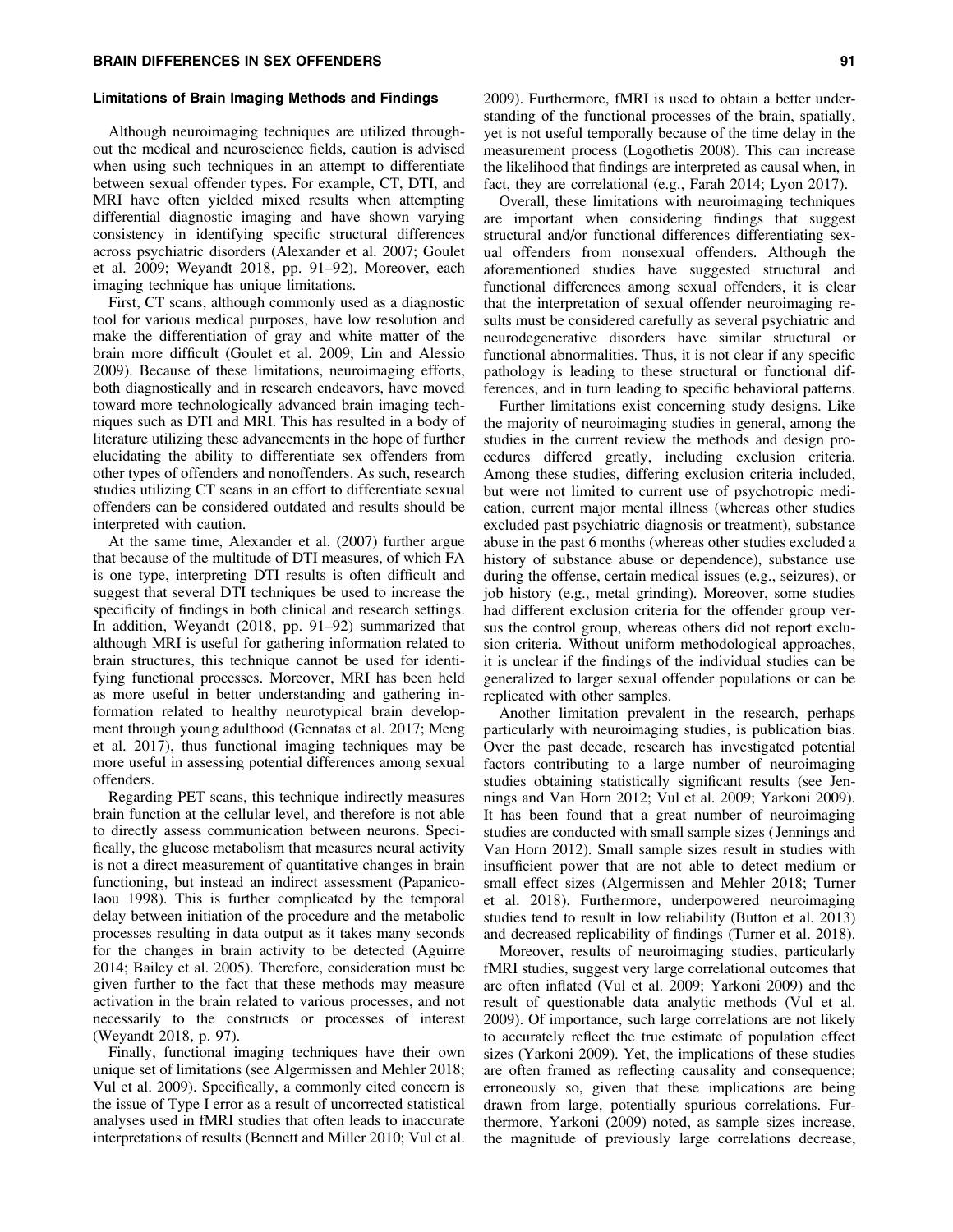again calling into question the true association between the variables of interest.

These aforementioned conclusions indicate that although neuroimaging studies are often underpowered, the articles reaching publication are reporting significant findings. Such findings are considered problematic as there are a great number of unpublished studies that found null or inconclusive findings ( Jennings and Van Horn 2012), which may contradict the significant findings of some published studies. These considerations are important regarding neuroimaging assessment in the effort to differentiate sexual offenders and offending behaviors from control groups, given that the studies examined in this review often had small sample sizes, many of which were unequal in size across group conditions. In fact,  $80\%$  ( $n = 12$ ) of the reviewed studies had one or more underpowered group of participants (Table 1). Therefore, it is critically important that when interpreting neuroimaging findings, large correlations are considered carefully and that correlation does not become conflated with causation and consequence.

# Future Directions

#### Power and sample size

To address some of the methodological issues associated with neuroimaging studies, future research must consider adequate sample sizes and statistical power. Although it has been noted that small sample sizes in neuroimaging studies are often the result of the extremely high cost associated with neuroimaging techniques (Turner et al. 2018), researchers must conduct power analyses a priori (Mumford 2012; Yarkoni 2009) to guide appropriate research questions and to find an adequate sample size needed for analyses to be conducted (Mumford 2012).

In general, current estimates suggest neuroimaging studies require a minimum of  $\sim$  30 participants per group to have an adequately powered study (Pardoe et al. 2013; Yarkoni 2009). An additional factor that is likely to impact sample size is the ability to recruit a sufficient sample meeting specific inclusion criterion. To address such sampling issues, future collaboration between researchers with the support of grant funding agencies will likely make such recruitment possible allowing for adequately powered studies.

Future adequately powered brain imaging studies are critical as such studies are likely to prove useful in generating hypotheses regarding sexual offending behavior and offender characteristics. Indeed, Mier and Mier (2015) suggested the bimodal, simultaneous use of functional and structural brain imaging techniques (e.g., PET and fMRI) to examine both spatial and molecular processes in conjunction, rather than separately. Applying such an approach through adequately powered sexual offender studies may enable the development of rigorous and methodologically consistent approaches to sexual offender hypothesis testing.

#### Participant sex

Future studies must consider female sexual offending to address an important gap in the literature. Although female sexual offenders are less common than male offenders (Denson et al. 2018; Williams and Bierie 2015), Williams and Bierie (2015) summarized that in the United States in 2011 alone, 8.1% of forcible sexual offense arrests, and 1.2% of forcible rape arrests, involved women. Moreover, in their study examining data from the National Incident-Based Reporting System, Williams and Bierie (2015) found that from 1992 to 2011, 43,018 sexual offenses involved female offenders and 773,118 offenses involved male offenders. Although the female sexual offender rate is much lower than the male rate, 43,018 offenses are arguably significant from a public health and safety concern. Furthermore, these rates of offending, particularly female offending, are very likely because of underreporting (Williams and Bierie 2015).

Moreover, in neuroscience research, various studies have found that male and female participants differ with regard to certain psychiatric disorders, and structural differences linked with specific behaviors (Gatzke-Kopp 2016). Indeed, regarding studies of aggression, Denson et al. (2018) concluded that, behaviorally, women display aggression more indirectly (intentionally harming another through nonphysical or violent actions such as expressing undue criticism, spreading rumors, engaging social exclusion of others, etc.) compared with men.

However, brain studies related to aggression have largely neglected female participants (Denson et al. 2018). It is important to note, perhaps not surprisingly, the neuroimaging studies examined in this review did not include female sexual offender or control groups (Table 1). As such, it is greatly important that future sexual offender studies include female offenders, as potential correlational, and possibly causal, factors may differ across male and female offender populations.

#### Legal considerations

The surge of increased technological advances in neuroimaging has resulted in more frequent incorporation of such results as evidence in court. For example, one article cited that there are an estimated 130 legal cases in which neuroimages have been included as evidence (Yang et al. 2008). However, the ways in which neuroimaging results are presented are inconsistent and often chosen subjectively. At present, there are no standardized methods for color-coding results and scales indicating significant neuroanatomical differences, as such these visual details are often arbitrarily selected (Reeves et al. 2003). Despite this, these random color-coded neuroimages presented in the courtroom, can impact the jury or judge's perception of the importance of findings (Perlin 2009).

For example, research has shown that individuals tend to find the logic of an explanation describing psychological phenomena as more satisfying when presented with neuroscientific information, even when such information is logically irrelevant, than explanations that do not present neuroscientific information (Weisberg et al. 2008). This is problematic as these results indicate that nonexperts (i.e., jury members) may be more likely to consider neuroscientific evidence, such as neuroimaging results, as highly explanative, despite inaccurate and potentially irrelevant information related to the specific psychological phenomena being investigated. Thus, the use of neuroimaging findings as evidence in the courtroom should be considered with caution.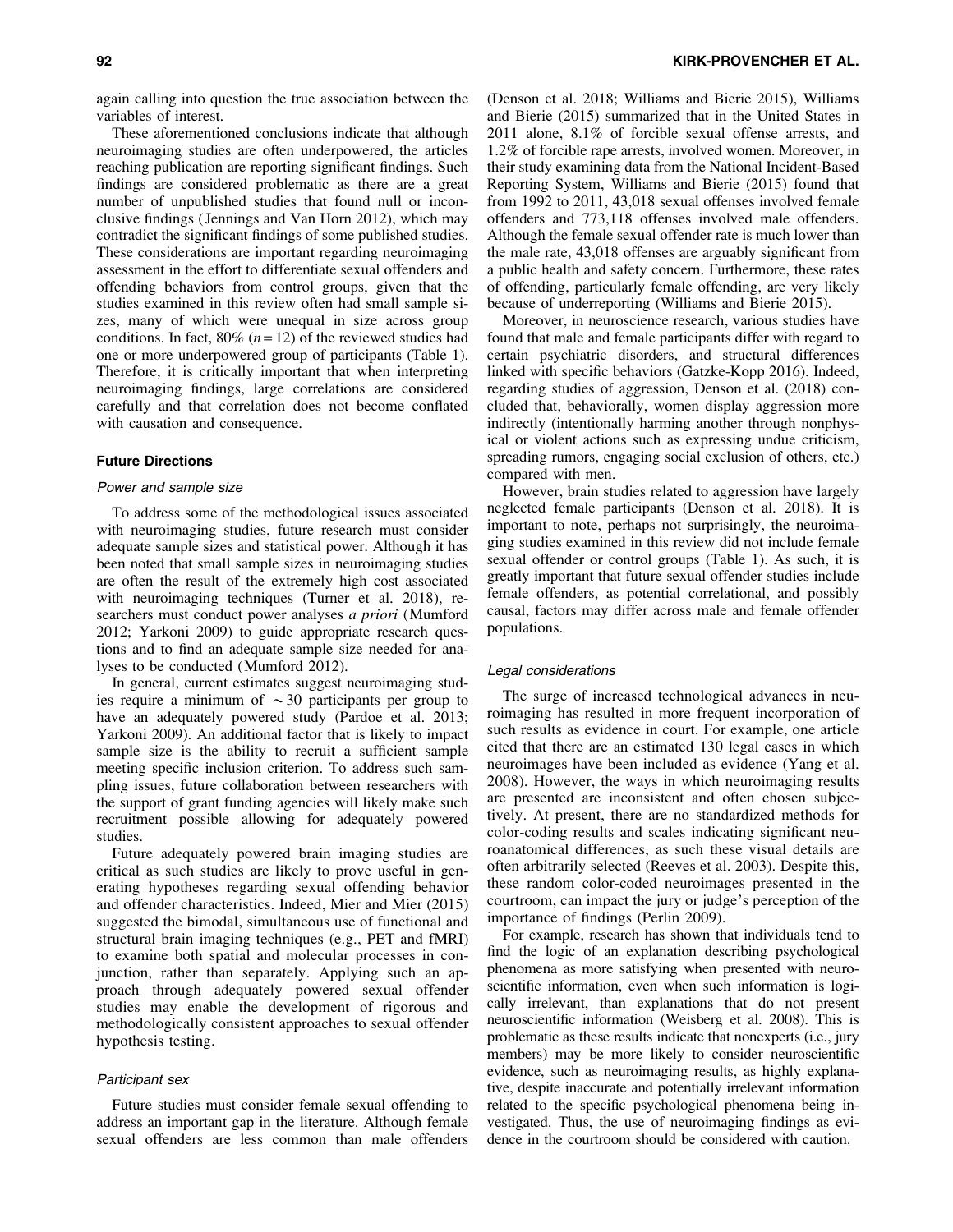#### Are there other assessment options?

The risk–need–responsivity (RNR) model of offender treatment (Bonta and Andrews 2007) is commonly used in correctional settings, aimed at rehabilitation based on individual risk factors, criminogenic and noncriminogenic needs, and factors associated with responsivity to treatment (Bartol and Bartol 2019, p. 473; Bonta and Andrews 2007). The RNR model inherently relies on utilizing various scientifically validated evaluation methods and assessment measures to classify, manage, and treat criminal offenders (Bonta and Andrews 2007). A large body of literature has amassed over the past few decades examining sex offenders through the RNR framework with the assistance of a combination of assessment tools and techniques (Hanson and Morton-Bourgon 2009; Joyal et al. 2014; Olver et al. 2018; Tully et al. 2013). Thus, approaching the evaluation of sexual offenders based on the RNR model may prove advantageous.

Neuropsychological assessment may be one promising evaluation approach to understanding neurological and cognitive functioning in sexual offenders. Compared with the general population, sexual offenders as a whole, have been found to exhibit significant cognitive deficits in various cognitive domains (Joyal et al. 2007, 2014), such as Intelligent Quotient scores compared with the general population ( Joyal et al. 2007). Research has further suggested that there may be differences between differing types of sexual offenders.

For example, in their meta-analysis of the neuropsychology of sexual offenders, Joyal et al. (2014) found those having offended against children obtained significantly lower scores on a measure assessing cognitive flexibility and deduction skills. Meanwhile, these same individuals scored significantly higher on measures of verbal fluency and internal control interference, compared with both sexual offenders against adults and nonsexual offenders (Joyal et al. 2014). At the same time, offenders with adult victims were found to obtain scores similar to nonsexual offenders on measures assessing for impairment of inhibition and verbal abilities (Joyal et al. 2014).

These findings regarding cognitive deficits suggest that neuropsychological differences among sexual offenders may play a role in sexual offending behavior for some individuals, indicating that specific assessments and interventions may be warranted for offenders based on individual needs. Therefore, neuropsychological assessment may prove to be a useful and more cost-effective method, compared with neuroimaging techniques, of examining differences among offenders.

Another form of evaluation that is likely to be useful and relatively more cost-effective compared with imaging studies, is personality assessment. Research examining personality characteristics of sexual offenders have found that sexual offenders may respond differently during assessment and some characteristics are more likely to be related to certain offender types and to reoffending (Boccaccini et al. 2017; Tarascavage et al. 2018).

For example, Carvalho and Nobre (2019) found that compared with nonconvicted sexual offenders, convicted rapists and convicted child sexual molesters have greater levels of neuroticism, convicted child sexual molesters exhibit less openness compared with convicted rapists and nonconvicted sexual offenders, and convicted rapists have greater overall psychopathological traits compared with convicted child sexual molesters (although not significantly different from nonconvicted sex offenders). Moreover, sexual offenders are at a greater likelihood, compared with normative samples, to exhibit response styles on personality measures that are indicative of defensiveness, suggesting the minimization of symptoms and behaviors (Boccaccini et al. 2017) and underreporting of problematic behaviors (Tarascavage et al. 2018).

Such response behaviors, particularly among a sample of male sexual offenders against children, suggest that this type of offender may be overtly managing others' impressions of them (Tarascavage et al. 2018). What is more, minimizing symptoms and behaviors through defensive response styles has been indicated as a predictor of sexual offenders receiving diagnoses of Antisocial Personality Disorder (Boccaccini et al. 2017). These findings are important given that antisocial traits and personality characteristics are predictive of both general and sexual recidivism (Hanson and Morton-Bourgon 2005).

The assessment of risk for reoffending is a further important method of evaluation to assess sexual offenders' risk, needs, and potential responsivity to treatment. Risk assessment tools allow for the assessment of various factors that have been shown to be predictive of future reoffending, such as static (unchanging) and dynamic factors. The assessment for static factors, such as the history of previous sexual offending, previous convictions for nonsexual offenses, or age at the time of the index offense (e.g., under the age of 25), to name a few, have been found to be associated with a greater probability of future sexual reoffending (Waisanen and Ackerman 2010).

Static factors are useful for identifying offenders' potential for long-term risk (Hanson and Thorton 2000), whereas the examination of dynamic factors, such as appropriate social support, prosocial peers, mental health, substance use, and coping abilities, to name a few, is integral for developing treatment plans, measuring cognitive and behavioral change over time, and assessing the effects of treatment (Waisanen and Ackerman 2010). Indeed, research indicates that some risk assessment tools, such as the Static-99, the Sex Offender Risk Appraisal Guide (SORAG), and the Rapid Risk Assessment for Sexual Offense Recidivism, have significant predictive validity of recidivism for child molestation offender type compared with predictive validity of rapist offender type, whereas the Static-99 and SORAG near significance for predicting recidivism among rapist offender type (Bartosh et al. 2003).

Although neuropsychological, personality, and risk assessment are promising evaluation methods in examining distinctive factors unique to sex offenders, they are not without their own limitations. Similar to the criticisms of neuroimaging, these assessment approaches exhibit limitations such as, identifying functioning capacities found present across an array of psychological disorders, difficulty differentiating groups of individuals, and a lack of empirical evidence. For example, neuropsychological assessments have rendered deficits in cognitive flexibility seen in individuals with unhealthy eating (Fagundo et al. 2012), substance abuse (Cunha et al. 2010), traumatic brain injury (Rabinowitz and Levin 2014), and sex offenders (Adjorlolo and Egbenya 2016).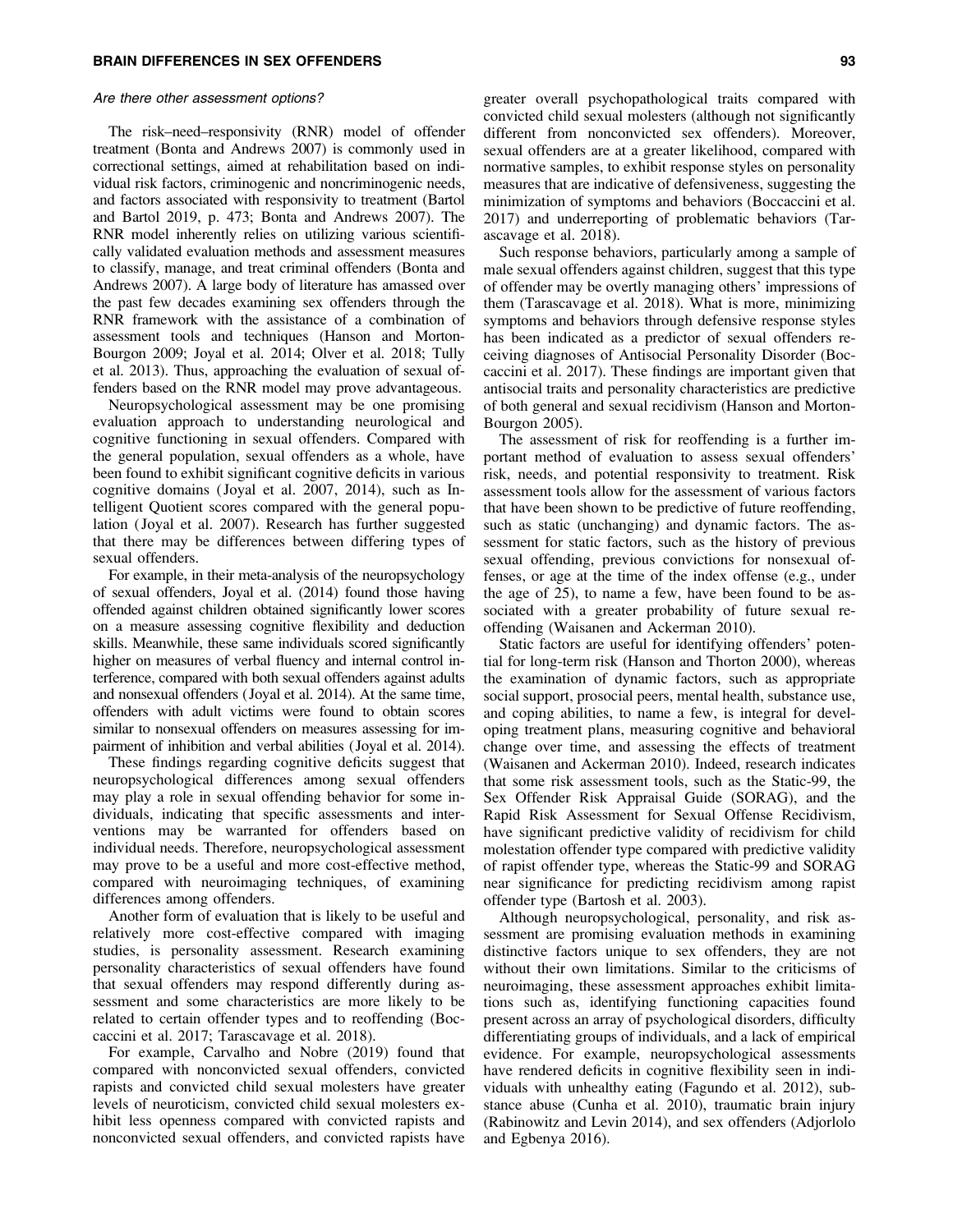Similarly, objective personality measures may have a single scale within a measure that may discriminate sex offenders from nonsexual offenders, but simultaneously may be actually capturing general antisocial behaviors rather than characteristics unique to sex offenders (Davis and Archer 2010). Finally, there is a dearth of research examining the predictive validity of some risk assessment tools for certain subgroups of sexual offenders (e.g., hands-off offenders or offenders with adult male victims) resulting in the clinical utilization of risk-needs assessments tools that have not been validated for all sex offender types (Barbaree et al. 2006; Bartosh et al. 2003).

Perhaps one potential remedy for the limitations of each individual assessment approach, including neuroimaging, is the use of multimodal assessments in the evaluation of sex offenders. The use of the combination of neuropsychological, personality, and risk assessment is likely to provide a more comprehensive understanding of sexual offenders behavioral and cognitive functioning, levels of defensiveness, minimization, and underreporting of specific traits and behaviors, risk for reoffending, and responsivity to treatment; all of which lend themselves to diagnosing, managing, and treating sex offenders in line with the RNR model.

Using data gathered from such methods are likely to provide useful evaluative information, and insight into sexual offender behavior and characteristics. Such an approach is also warranted for researchers as investigation into the differentiation and etiology of sexual offending continues. Future research examining differential factors associated with sexual offending should focus on implementing a combination of assessment and evaluation methods as they may have lower relative costs, may provide greater diagnostic utility, and ideally enhance the efficacy of clinical service delivery with this population.

#### **Conclusions**

Overall, the findings of the aforementioned literature highlight the heterogeneous nature of neuroanatomical differences among sexual offenders. These studies suggest that many sexual offenders exhibit neuroanatomical abnormalities compared with normative samples and nonsexual offenders and suggest possible associations between these differences and offending behavior. However, these findings must be considered with caution given the potential limitations associated with each type of neuroimaging technique, the prevalence of small sample sizes, research only including male samples, and the shared structural abnormalities among other conditions and psychiatric disorders.

Future brain imaging studies should continue to focus on functional differences with consideration given to plausible covariates and mediating or moderating neuropsychological, environmental, biological, and volitional factors, and researchers may want to begin to focus their efforts on other forms of assessment. Indeed, a multimodal approach, such as neuropsychological, personality, and risk assessment may likely prove to be beneficial and align with the RNR model as such assessments allow for targeting individual risk factors and needs, whereas neuroimaging studies are largely inconclusive, have not yet been proven to differentiate between groups, diagnoses, and clinical factors effectively and with certainty.

Because of these limitations, neuroimaging results do not lend themselves to treatment recommendations or legal proceedings, at this time, thus exemplifying a lack of clinical utility with various populations, such as forensic populations, where individualized evaluation, treatment, and rehabilitative strategies are critical. However, neuroimaging methods should continue to be used in research endeavors to continue to better understand the etiology of sexual offending and to formulate testable hypotheses, which in turn will likely provide a more nuanced and complete picture of sexual offenders. Although the role of neuroimaging within the assessment and evaluation of sexual offenders remains to be determined, increased technological advances and statistical analyses of imaging techniques may yet prove useful beyond hypothesis generation. Until then, caution is advised.

## Disclaimer

The content is solely the responsibility of the authors and does not necessarily represent the official views of the National Institutes of Health.

# Author Disclosure Statement

No competing financial interests exist.

# Funding Information

All authors disclose that the research reported in this publication was supported by the National Center for Research Resources of the National Institutes of Health under Award Number G20RR030883.

#### Podcast

This article includes a podcast interview. Go behind the scenes with the authors by visiting Violence and Gender online (podcast available online).

#### Supplementary Material

[Podcast](https://www.liebertpub.com/viopodcast)

#### References

- Abrahams N, Devries K, Watts C, et al. (2014). Worldwide prevalence of non-partner sexual violence: A systematic review. Lancet. 383, 1648–1654.
- Adjorlolo S, Egbenya DL. (2016). Executive functioning profiles of adult and juvenile male sexual offenders: A systematic review. J Forensic Psychiatry Psychol. 27, 349–375.
- Aguirre GK. (2014). Functional neuroimaging: Technical, logical, and social perspectives. Hastings Center Rep. 44(s2), S8–S18.
- Alexander AL, Lee JE, Lazar M, et al. (2007). Diffusion tensor imaging of the brain. Neurotherapeutics. 4, 316–329.
- Algermissen J, Mehler DM. (2018). May the power be with you: Are there highly powered studies in neuroscience, and how can we get more of them? J Neurophysiol. 119, 2114–2117.
- American Psychiatric Association. (2013). Diagnostic and Statistical Manual of Mental Disorders (DSM-5<sup>®</sup>). Washington, DC: American Psychiatric Pub.
- Bailey D, Townsend DW, Valk PE, et al. (2005). Positron Emission Tomography: Basic Sciences. (Springer-Verlag, London, England).
- Barbaree HE, Langton CM, Peacock EJ. (2006). Different actuarial risk measures produce different risk rankings for sexual offenders. Sex Abuse 18, 423–440.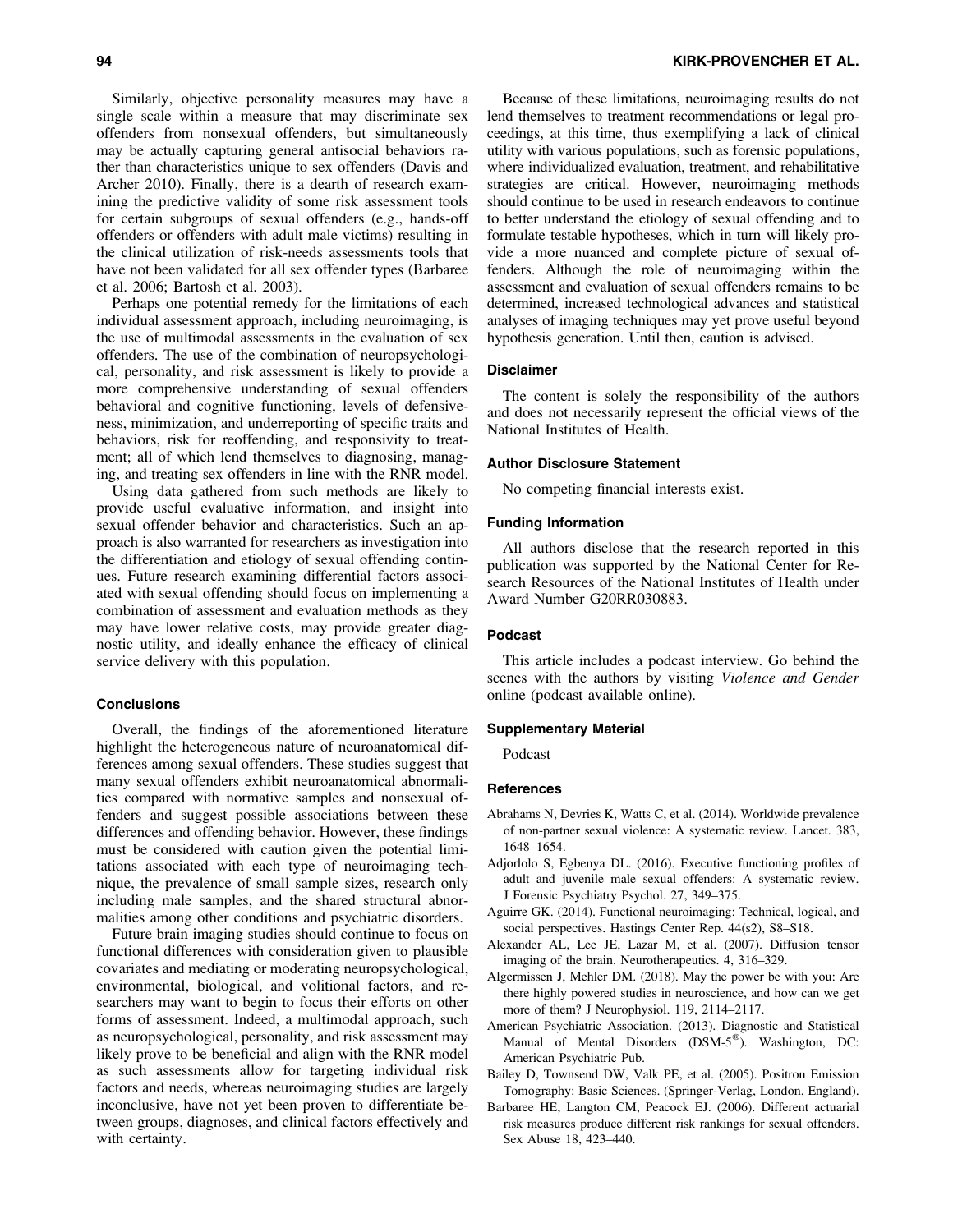# BRAIN DIFFERENCES IN SEX OFFENDERS 95

- Barth J, Bermetz L, Heim E, et al., (2013). The current prevalence of child sexual abuse worldwide: A systematic review and metaanalysis. Int J Public Health. 58, 469–483.
- Bartol CR, Bartol AM. (2019). Introduction to Forensic Psychology: Research and Application (5th edition.). (Sage Publications, Inc., Los Angeles, CA).
- Bartosh DL, Garby T, Lewis D, Gray S. (2003). Differences in the predictive validity of actuarial risk assessments in relation to sex offender type. Int J Offender Ther Comp Criminol. 47, 422–438.
- Bennett CM, Miller MB. (2010). How reliable are the results from functional magnetic resonance imaging? Ann N Y Acad Sci. 119, 133–135.
- Blair RJR. (1995). A cognitive developmental approach to morality: Investigating the psychopath. Cognition. 57, 1–29.
- Boccaccini MT, Harris PB, Schrantz K, Varela JG. (2017). Personality Assessment Inventory scores as predictors of evaluation referrals, evaluator opinions, and commitment decisions in sexually violent predator cases. J Person Assess. 99, 472–480.
- Bolla KI, Eldreth DA, London ED, et al. (2003). Orbitofrontal cortex dysfunction in abstinent cocaine abusers performing a decisionmaking task. Neuroimage. 19, 1085–1094.
- Bonilha L, Gleichgerrcht E, Nesland T, et al. (2015). Gray matter axonal connectivity maps. Front Psychiatry. 6, 35.
- Bonta J, Andrews DA. (2007). Risk-need-responsivity model for offender assessment and rehabilitation (User Report 2007-06). Public Safety Canada, Ottawa, Ontario. Retrived from [http://](http://courtinnovation.org/sites/default/files/documents/RNRModelForOffenderAssessmentAndRehabilitation.pdf) [courtinnovation.org/sites/default/files/documents/RNRModelFor](http://courtinnovation.org/sites/default/files/documents/RNRModelForOffenderAssessmentAndRehabilitation.pdf) [OffenderAssessmentAndRehabilitation.pdf](http://courtinnovation.org/sites/default/files/documents/RNRModelForOffenderAssessmentAndRehabilitation.pdf) last accessed: November 5, 2019.
- Button KS, Ioannidis JP, Mokrysz C, et al. (2013). Power failure: Why small sample size undermines the reliability of neuroscience. Nat Rev Neurosci. 14, 365.
- Cantor JM, Lafaille S, Soh DW, et al. (2015). Diffusion tensor imaging of pedophilia. Arch Sex Behav. 44, 2161–2172.
- Carvalho J, Nobre PJ. (2019). Five-factor model of personality and sexual aggression. Int J Offend Ther Comp Criminol. 63, 797–814.
- Castellanos FX, Lee PP, Sharp W, et al. (2002). Developmental trajectories of brain volume abnormalities in children and adolescents with attention-deficit/hyperactivity disorder. JAMA. 288, 1740–1748.
- Chan D, Janssen JC, Whitwell JL, et al. (2003). Change in rates of cerebral atrophy over time in early-onset Alzheimer's disease: Longitudinal MRI study. Lancet. 362, 1121–1122.
- Chen CY, Raine A, Chou KH, et al. (2016). Abnormal white matter integrity in rapists as indicated by diffusion tensor imaging. BMC Neurosci. 17, 45.
- Cohen LJ, Nikiforov K, Gans S, et al. (2002). Heterosexual male perpetrators of childhood sexual abuse: A preliminary neuropsychiatric model. Psychiatr Q. 73, 313–336.
- Cunha PJ, Nicastri S, de Andrade AG, Bolla KI. (2010). The frontal assessment battery (FAB) reveals neurocognitive dysfunction in substance-dependent individuals in distinct executive domains: Abstract reasoning, motor programming, and cognitive flexibility. Addict Behav. 35, 875–881.
- Davis KM, Archer RP. (2010). A critical review of objective personality inventories with sex offenders. J Clin Psychol. 66, 1254–1280.
- Del Bene VA, Foxe JJ, Ross LA, et al. (2016). Neuroanatomical abnormalities in violent individuals with and without a diagnosis of schizophrenia. PLoS One. 11, e0168100.
- Denson TF, O'Dean SM, Blake KR, et al. (2018). Aggression in women: Behavior, brain, and hormones. Front Behav Neurosci. 12, 81.
- Elliott R. (2003). Executive functions and their disorders: Imaging in clinical neuroscience. Br Med Bull. 65, 49–59.
- Fagundo AB, De la Torre R, Jiménez-Murcia S, et al. (2012). Executive functions profile in extreme eating/weight conditions: From anorexia nervosa to obesity. PLoS One. 7, e43382.
- Farah MJ. (2014). Brain images, babies, and bathwater: Critiquing crtiques of functional neurimaging. Hastings Center Rep. 44(s2), 19–30.
- Fein G, Di Sclafani V, Cardenas VA, et al. (2002). Cortical gray matter loss in treatment-naive alcohol dependent individuals. Alcohol Clin Exp Res. 26, 558–564.
- Fettes P, Schulze L, Downar J. (2017). Cortico-striatal-thalamic loop circuits of the orbitofrontal cortex: Promising therapeutic targets in psychiatric illness. Front Syst Neurosci. 11, 25.
- Finkelhor D. (2009). The prevention of childhood sexual abuse. Future Children. 19, 169–194.
- Fonteille V, Redouté J, Lamothe P, et al. (2018). Brain processing of pictures of children in men with pedophilic disorder: A positron emission tomography study. Neuroimage Clin. 21, 101647.
- Friedland RP, Jagust WJ, Huesman RH, et al. (1989). Regional cerebral glucose transport and utilization in Alzheimer's disease. Neurology. 39, 1427–1427.
- Gatzke-Kopp LM. (2016). Diversity and representation: Key issues for psychophysiological science. Psychophysiology. 53, 3–13.
- Gennatas ED, Avants BB, Wolf DH, et al. (2017). Age-related effects and sex differences in gray matter density, volume, mass, and cortical thickness from childhood to young adulthood. J Neurosci. 37, 5065–5073.
- Gerwinn H, Pohl A, Granert O, et al. (2015). The (in) consistency of changes in brain macrostructure in male paedophiles: A combined T1-weighted and diffusion tensor imaging study. J Psychiatr Res. 68, 246–253.
- Goulet K, Deschamps B, Evoy F, et al. (2009). Use of brain imaging (computed tomography and magnetic resonance imaging) in firstepisode psychosis: Review and retrospective study. Can J Psychiatry. 54, 493–501.
- Greene J, Haidt J. (2002). How (and where) does moral judgment work? Trends Cogn Sci. 6, 517–523.
- Hamilton LS, Levitt JG, O'Neill J, et al. (2008). Reduced white matter integrity in attention-deficit hyperactivity disorder. Neuroreport. 19, 1705.
- Hanson RK, Morton-Bourgon KE. (2005). The characteristics of persistent sexual offenders: A meta-analysis of recidivism studies. J Consult Clin Psychol. 73, 1154.
- Hanson RK, Morton-Bourgon KE. (2009). The accuracy of recidivism risk assessments for sexual offenders: A meta-analysis of 118 prediction studies. Psychol Assess. 21, 1.
- Hanson RK, Thornton D. (2000). Improving risk assessments for sex offenders: A comparison of three actuarial scales. Law Hum Behav. 24, 119–136.
- Harrison PJ, Freemantle N, Geddes JR. (2003). Meta-analysis of brain weight in schizophrenia. Schizophr Res. 64, 25–34.
- Hawkins KA, Trobst KK. (2000). Frontal lobe dysfunction and aggression: Conceptual issues and research findings. Aggress Violent Behav. 5, 147–157.
- Hucker S, Langevin R, Dickey R, et al. (1988). Cerebral damage and dysfunction in sexually aggressive men. Ann Sex Res. 1, 33–47.
- Hulshoff Pol HE, Kahn RS. (2008). What happens after the first episode? A review of progressive brain changes in chronically ill patients with schizophrenia. Schizophr Bull. 34, 354–366.
- Jagust WJ, Seab JP, Huesman RH, et al. (1991). Diminished glucose transport in Alzheimer's disease: Dynamic PET studies. J Cereb Blood Flow Metab. 11, 323–330.
- Jennings RG, Van Horn JD. (2012). Publication bias in neuroimaging research: Implications for meta-analyses. Neuroinformatics. 10, 67–80.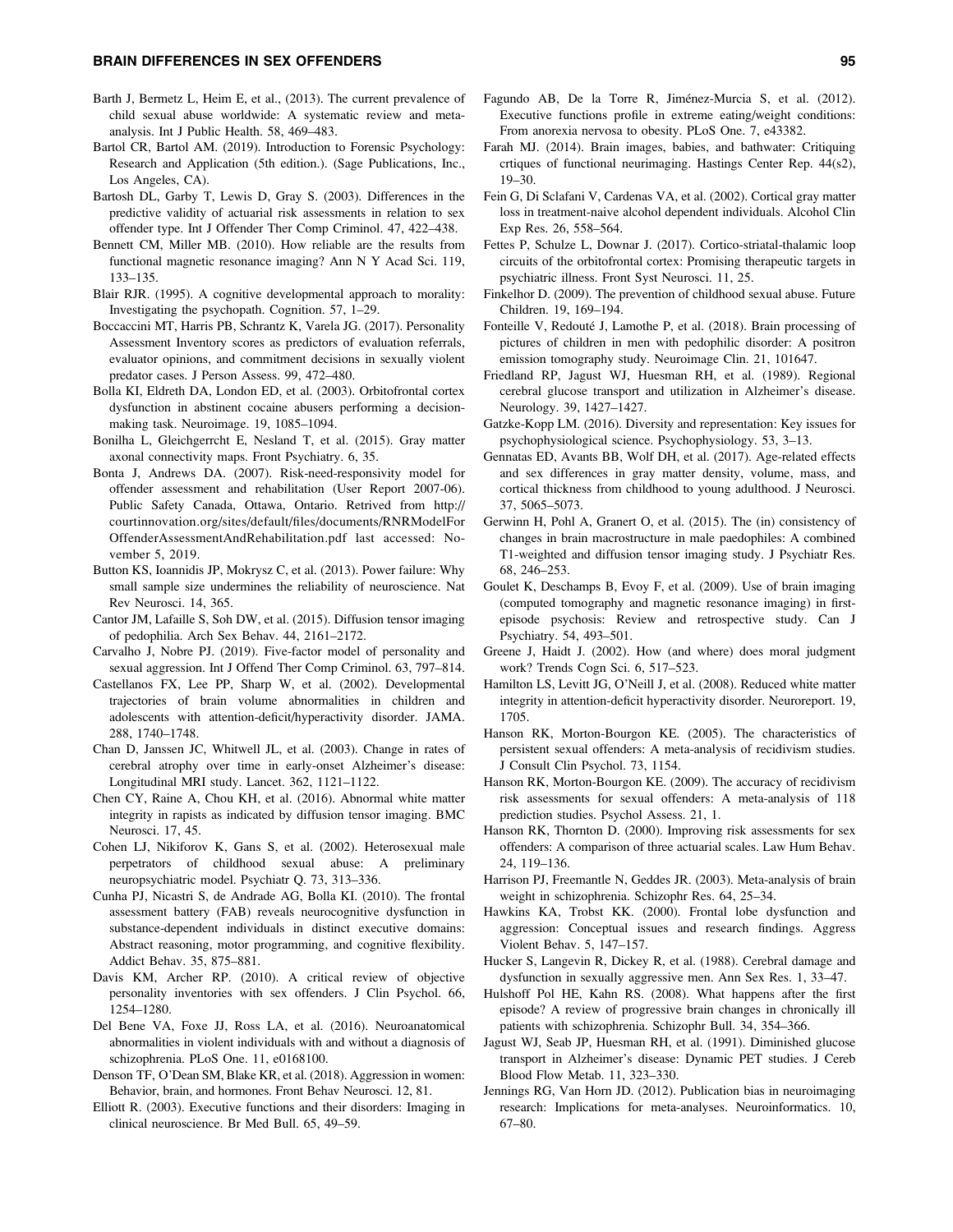- Joyal CC, Beaulieu-Plante J, de Chantérac A. (2014). The neuropsychology of sex offenders: A meta-analysis. Sex Abuse. 26, 149–177.
- Joyal CC, Black DN, Dassylva B. (2007). The neuropsychology and neurology of sexual deviance: A review and pilot study. Sex Abuse. 19, 155–173.
- Kärgel C, Massau C, Weiß S, et al. (2015). Diminished functional connectivity on the road to child sexual abuse in pedophilia. J Sex Med. 12, 783–795.
- Kärgel C, Massau C, Weiß S, et al. (2017). Evidence for superior neurobiological and behavioral inhibitory control abilities in nonoffending as compared to offending pedophiles. Hum Brain Mapp. 38, 1092–1104.
- Kneer J, Borchardt V, Kärgel C, et al. (2019). Diminished frontolimbic functional connectivity in child sexual offenders. J Psychiatr Res. 108, 48–56.
- Koolschijn PCM, van Haren NE, Lensvelt-Mulders GJ, et al. (2009). Brain volume abnormalities in major depressive disorder: A metaanalysis of magnetic resonance imaging studies. Hum Brain Mapp. 30, 3719–3735.
- Lai CH, Wu YT. (2013). Fronto-occipital fasciculus, corpus callosum and superior longitudinal fasciculus tract alterations of first-episode, medication-naive and late-onset panic disorder patients. J Affect Disord. 146, 378–382.
- Lett TA, Mohnke S, Amelung T, et al. (2018). Multimodal neuroimaging measures and intelligence influence pedophile child sexual offense behavior. Eur Neuropsychopharmacol. 28, 818–827.
- Lin E, Alessio A. (2009). What are the basic concepts of temporal, contrast, and spatial resolution in cardiac CT? J Cardiovasc Comput Tomogr. 3, 403–408.
- Littleton H, Grills-Taquechel A, Axsom D. (2009). Impaired and incapacitated rape victims: Assault characteristics and post-assault experiences. Violence Vict. 24, 439–457.
- Logothetis NK. (2008). What we can do and what we cannot do with fMRI. Nature. 453, 869.
- Lombroso C. (2006). Criminal Man. In Anomalies of the Brain and Internal Organs. M Gibson, NH Rafter, eds. Durham, NC: (Duke University Press) pp. 198–201.
- Lyon L. (2017). Dead salmon and voodoo correlations: Should we be skepitcal about functional MRI? Brain. 140, e53.
- Massau C, Kärgel C, Weiss S, et al. (2017). Neural correlates of moral judgment in pedophilia. Soc Cogn Affect Neurosci. 12, 1490–1499.
- Meng Y, Li G, Rekik I, et al. (2017). Can we predict subject-specific dynamic cortical thickness maps during infancy from birth? Hum Brain Mapp. 38, 2865–2874.
- Mier W, Mier D. (2015). Advantages in functional imaging of the brain. Front Hum Neurosci. 9, 249.
- Mumford JA. (2012). A power calculation guide for fMRI studies. Soc Cogn Affect Neurosci. 7, 738–742.
- Olver ME, Coupland RB, Kurtenbach TJ. (2018). Risk-needresponsivity applications of the MMPI-2 in sexual offender assessment. Psychol Crime Law. 24, 806–830.
- Ovsepian SV. (2019). The dark matter of the brain. Brain Struct Funct. 224, 973–983.
- Papanicolaou AC. (1998). Fundamentals of Functional Brain Imaging: A Guide to the Methods and Their Applications to Psychology and Behavioral Neuroscience. (CRC Press, Exton, PA).
- Pardoe HR, Abbott DF, Jackson GD, Alzheimer's Disease Neuroimaging Initiative. (2013). Sample size estimates for wellpowered cross-sectional cortical thickness studies. Hum Brain Mapp. 34, 3000–3009.
- Perlin ML. (2009). His brain has been mismanaged with great skill: How will jurors respond to neuroimaging testimony in insanity defense cases. Akron Law Rev. 42, 885.
- Poeppl TB, Nitschke J, Santtila P, et al. (2013). Association between brain structure and phenotypic characteristics in pedophilia. J Psychiatr Res. 47, 678–685.
- Rabinowitz AR, Levin HS. (2014). Cognitive sequelae of traumatic brain injury. Psychiatr Clin North Am. 37, 1.
- Reeves D, Mills MJ, Billick SB, Brodie JD. (2003). Limitations of brain imaging in forensic psychiatry. J Am Acad Psychiatry Law Online. 31, 89–96.
- Rosenbloom MH, Schmahmann JD, Price BH. (2012). The functional neuroanatomy of decision-making. J Neuropsychiatry Clin Neurosci. 24, 266–277.
- Samartzis L, Dima D, Fusar-Poli P, et al. (2014). White matter alterations in early stages of schizophrenia: A systematic review of diffusion tensor imaging studies. J Neuroimaging. 24, 101– 110.
- Sartorius A, Ruf M, Kief C, et al. (2008). Abnormal amygdala activation profile in pedophilia. Eur Arch Psychiatry Clin Neurosci. 258, 271–277.
- Savopoulos P, Lindell AK. (2018). Born criminal? Differences in structural, functional and behavioural lateralization between criminals and noncriminals. Laterality 23, 738–760.
- Schiffer B, Amelung T, Pohl A, et al. (2017). Gray matter anomalies in pedophiles with and without a history of child sexual offending. Transl Psychiatry. 7, e1129.
- Sheline YI, Gado MH, Price JL. (1998). Amygdala core nuclei volumes are decreased in recurrent major depression. Neuroreport. 9, 2023–2028.
- Smith CP, Cunningham SA, Freyd JJ. (2016). Sexual violence, institutional betrayal, and psychological outcomes for LGB college students. Transl Issues Psychol Sci. 2, 351.
- Smith SG, Basile KC, Gilbert LK, et al. (2017). National intimate partner and sexual violence survey (NISVS): 2010–2012 state report. Retrieved from<https://stacks.cdc.gov/view/cdc/46305> last accessed: November 5, 2019.
- Sobanski T, Wagner G, Peikert G, et al. (2010). Temporal and right frontal lobe alterations in panic disorder: A quantitative volumetric and voxel-based morphometric MRI study. Psychol Med. 40, 1879– 1886.
- Squire LR. (2017). Memory for relations in the short term and the long term after medial temporal lobe damage. Hippocampus. 27, 608–612.
- Stratmann M, Konrad C, Kugel H, et al. (2014). Insular and hippocampal gray matter volume reductions in patients with major depressive disorder. PLoS One. 9, e102692.
- Strüber D, Lück M, Roth G. (2008). Sex, aggression and impulse control: An integrative account. Neurocase. 14, 93–121.
- Tarescavage AM, Cappo BM, Ben-Porath YS. (2018). Assessment of sex offenders with the Minnesota multiphasic personality/ inventory-2-restructured form. Sex Abuse. 30, 413–437.
- Tully RJ, Chou S, Browne KD. (2013). A systematic review on the effectiveness of sex offender risk assessment tools in predicting sexual recidivism of adult male sex offenders. Clin Psychol Rev. 33, 287–316.
- Turner BO, Paul EJ, Miller MB, et al. (2018). Small sample sizes reduce the replicability of task-based fMRI studies. Commun Biol. 1, 62.
- Vul E, Harris C, Winkielman P, et al. (2009). Puzzlingly high correlations in fMRI studies of emotion, personality, and social cognition. Perspect Psychol Sci. 4, 274–290.
- Waisanen E. Ackerman MJ. (2010). Essentials of violence and risk assessment. In Essentials of Forensic Psychological Assessment (2nd edition.). MJ Ackerman, ed. ( John Wiley and Sons, Inc., Hoboken, NJ) pp. 275–292.
- Ward T, Beech AR. (2016). The integrated theory of sexual offendingrevised: A multifield perspective. In The Wiley Handbook on the